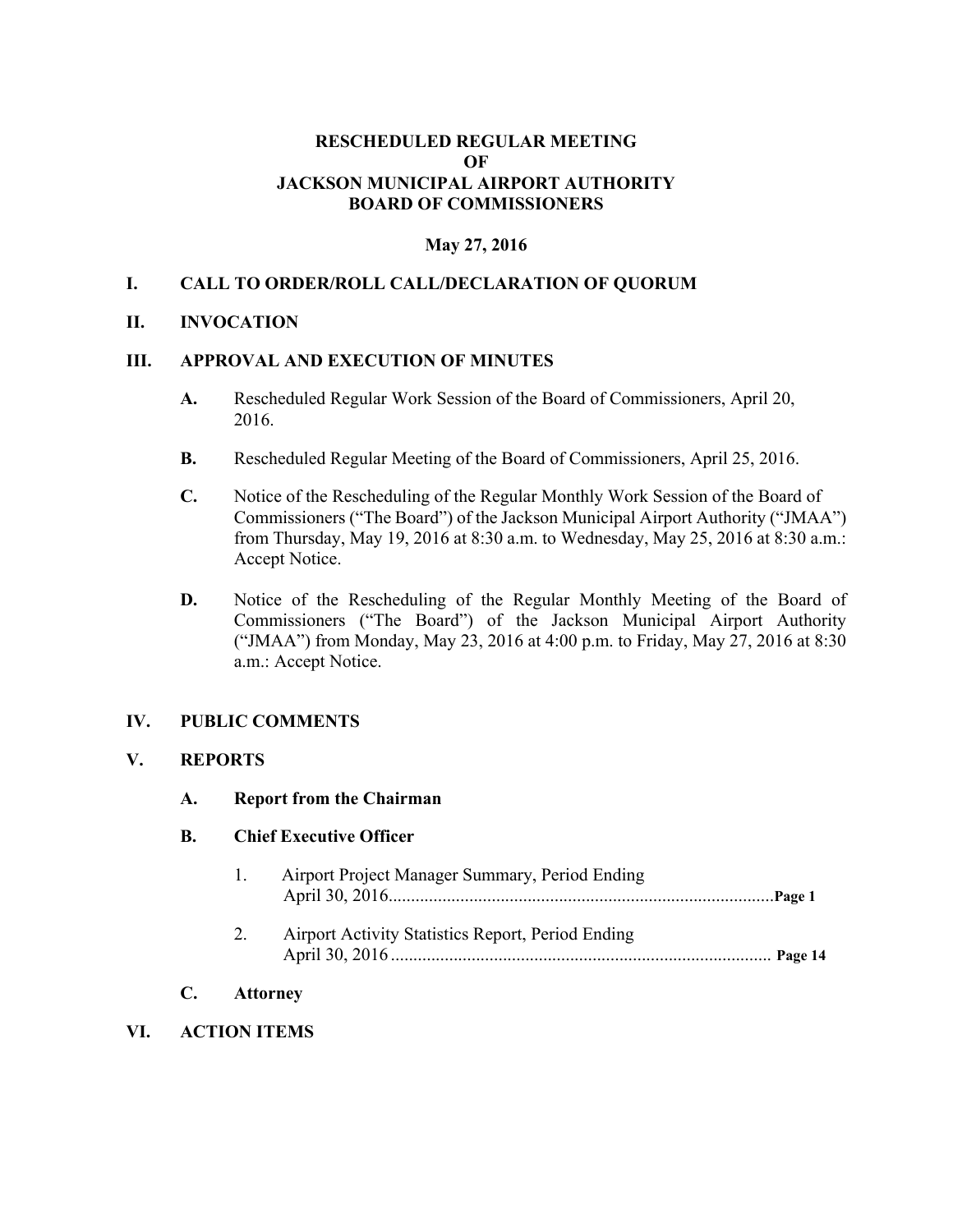# **A. Financial Matters**

**D.** 

**E. Grants** 

**F. Other Matters** 

|                            | 1.                           | Financial Reports for April 2016:                                                                                                                                                        |  |  |  |
|----------------------------|------------------------------|------------------------------------------------------------------------------------------------------------------------------------------------------------------------------------------|--|--|--|
|                            |                              | (a)                                                                                                                                                                                      |  |  |  |
|                            |                              | (b)                                                                                                                                                                                      |  |  |  |
|                            |                              | (c)                                                                                                                                                                                      |  |  |  |
|                            | 2.                           | Early Issues                                                                                                                                                                             |  |  |  |
| B.                         | <b>Service Agreements</b>    |                                                                                                                                                                                          |  |  |  |
|                            | 1.                           | On-Call Services for the Parking Lot Revenue Control System, JAN:<br>Authorize Agreement (Access Control Group, Inc.)  Page 38                                                           |  |  |  |
|                            | 2.                           | Thermal Imaging of Roofing Systems, JAN: Authorize Agreement                                                                                                                             |  |  |  |
| C.                         | <b>Construction Projects</b> |                                                                                                                                                                                          |  |  |  |
|                            | 1.                           | JMAA Project No. 005-11, Rehabilitation of Runway 16R/34L,<br>Taxiway Alpha and Cross Connector Taxiways, JAN: Authorize<br>Advertisement of Bids and Approval of Project Budget Page 44 |  |  |  |
| D.                         |                              | <b>Procurements</b>                                                                                                                                                                      |  |  |  |
|                            | 1.                           | Time Management System, JMAA: Authorize Purchase                                                                                                                                         |  |  |  |
| E.                         | <b>Grants</b>                |                                                                                                                                                                                          |  |  |  |
| F.<br><b>Other Matters</b> |                              |                                                                                                                                                                                          |  |  |  |
|                            | 1.                           | Fiber Optic Communications Cable Installation and Easement, JAN:<br>Authorize Agreement and Easement (Bellsouth Telecommunications,                                                      |  |  |  |
|                            | 2.                           | Settlement of Claim and Release of JMAA Vehicle: Accept Settlement                                                                                                                       |  |  |  |
|                            | 3.                           | Food and Beverage/News and Gifts Concession Solicitation, JAN:                                                                                                                           |  |  |  |